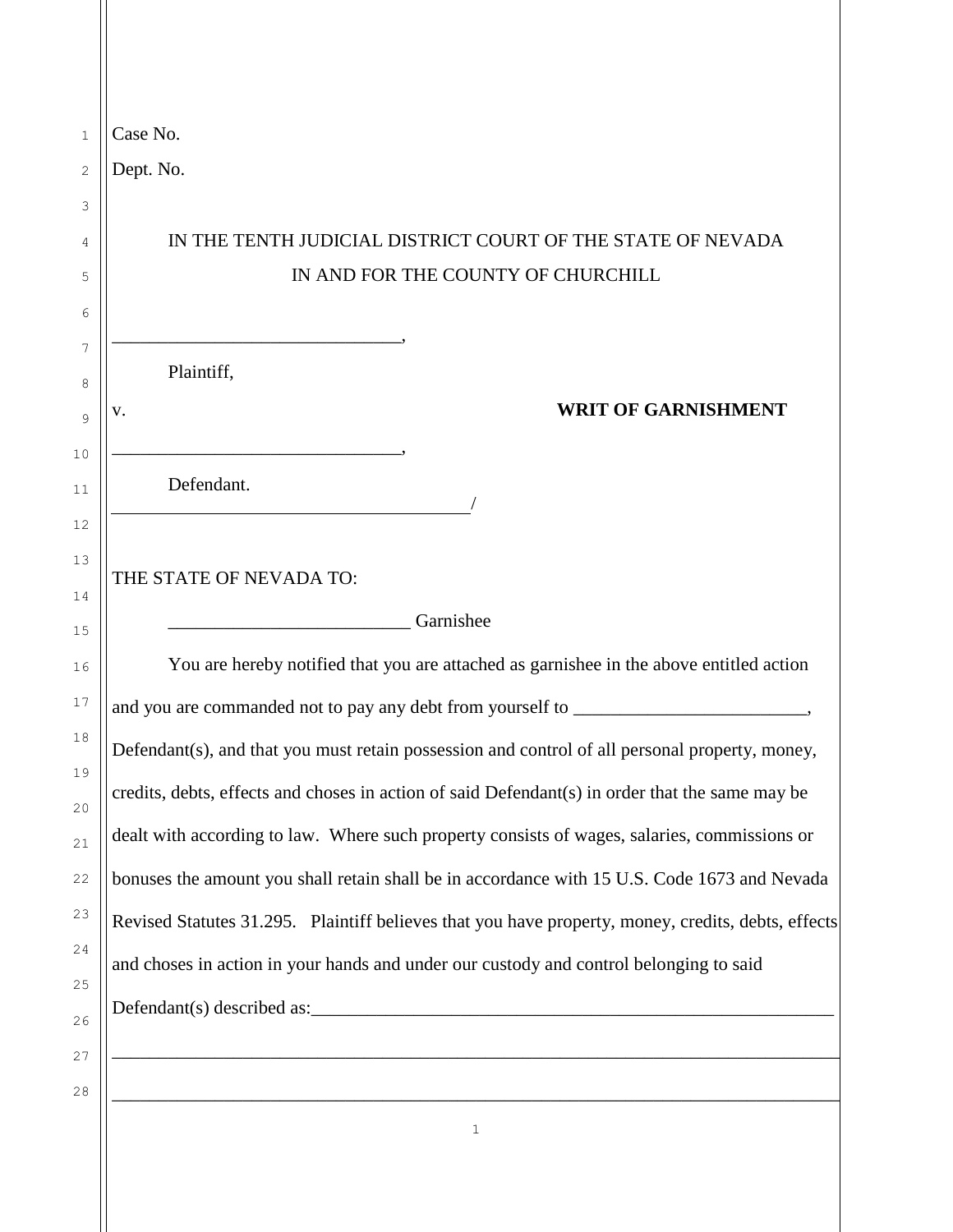YOU ARE REQUIRED within 20 days from the date of service of this Writ of Garnishment to answer the interrogatories set forth herein and to return your answers to the office of the Sheriff or Constable which issued the Writ of Garnishment. In case of your failure to answer the interrogatories within 20 days, a Judgment by Default in the amount due the Plaintiff may be entered against you.

IF YOUR ANSWERS TO the interrogatories indicate that you are the employer of the Defendant(s), this Writ of Garnishment shall be deemed to CONTINUE FOR 120 DAYS or until the amount demanded in the attached Writ of Execution is satisfied.

YOU ARE FURTHER DIRECTED to forward all funds due to the Defendant(s) each payday in the future, UP TO 120 DAYS, less any amount which is exempt and less \$3.00 per pay period not to exceed \$12.00 per month which you may retain as a fee for compliance. The \$3.00 fee does not apply to the first pay period covered by this Writ.

YOU ARE FURTHER REQUIRED to serve a copy of your answers to the Writ of Garnishment on Plaintiff's attorney whose address appears below.

> RICHARD HICKOX, SHERIFF CHURCHILL COUNTY

> > Title Date

By: \_\_\_\_\_\_\_\_\_\_\_\_\_\_\_\_\_\_\_\_\_\_\_\_\_\_\_\_\_\_\_\_\_\_

Issued at direction of: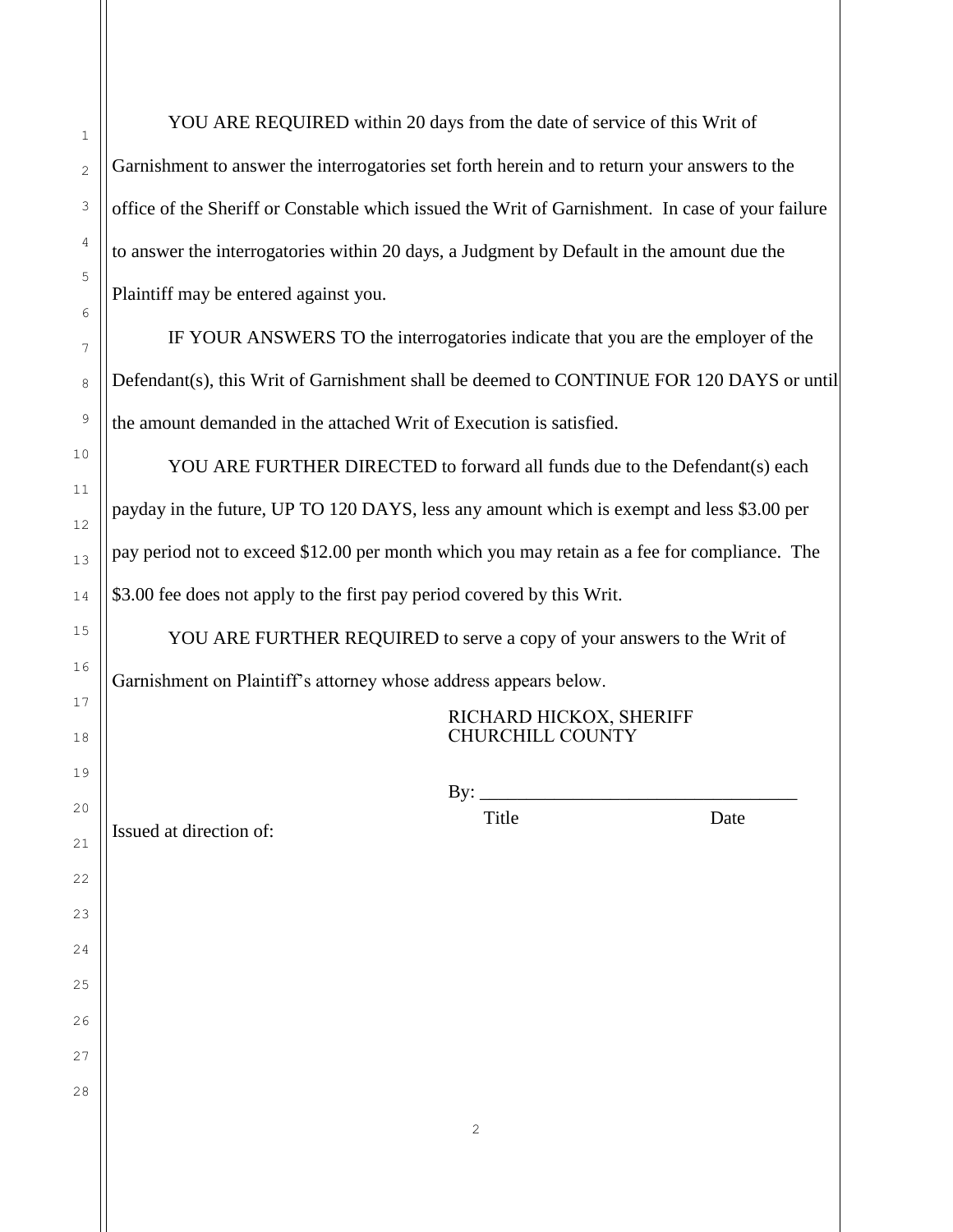| 1                | STATE OF NEVADA                                                                         |
|------------------|-----------------------------------------------------------------------------------------|
| $\mathbf{2}$     | SS:<br>COUNTY OF CHURCHILL                                                              |
| 3                | The undersigned, being duly sworn, states that I received the within WRIT OF            |
| 4<br>5           |                                                                                         |
| 6                |                                                                                         |
| $\boldsymbol{7}$ | WRIT OF GARNISHMENT, informing of the contents and delivering and leaving a copy, along |
| 8                |                                                                                         |
| 9                |                                                                                         |
| 10               | Churchill, State of Nevada.                                                             |
| 11               |                                                                                         |
| 12               | Title                                                                                   |
| 13               |                                                                                         |
| 14               |                                                                                         |
| 15               |                                                                                         |
| 16               |                                                                                         |
| 17               |                                                                                         |
| 18               |                                                                                         |
| 19               |                                                                                         |
| 20               |                                                                                         |
| 21               |                                                                                         |
| 22               |                                                                                         |
| 23               |                                                                                         |
| 24               |                                                                                         |
| 25               |                                                                                         |
| 26               |                                                                                         |
| 27               |                                                                                         |
| 28               |                                                                                         |
|                  | 3                                                                                       |
|                  |                                                                                         |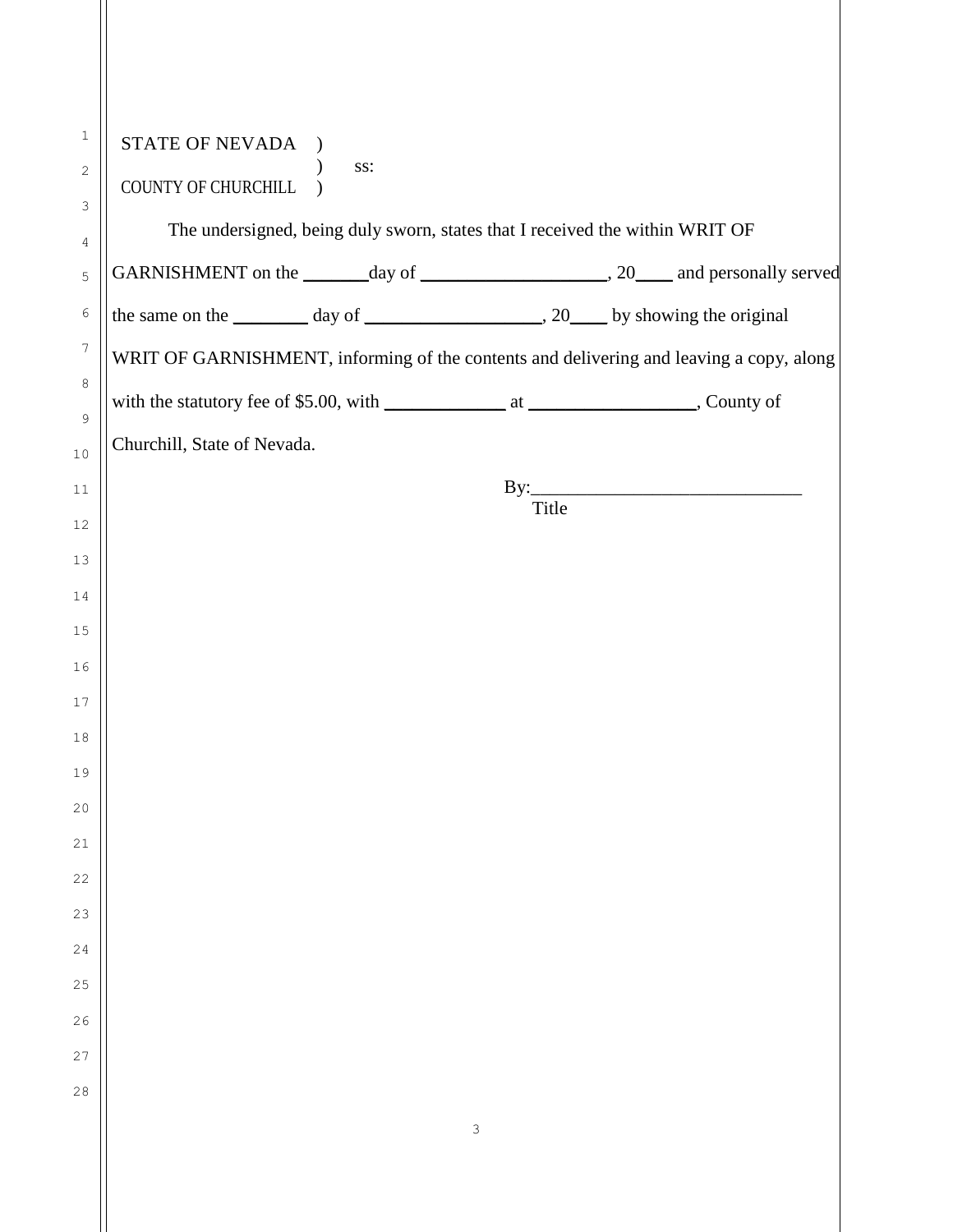| $\mathbf{1}$   | <b>INTERROGATORIES TO BE ANSWERED BY THE GARNISHEE UNDER OATH</b> |                                                                                                 |  |
|----------------|-------------------------------------------------------------------|-------------------------------------------------------------------------------------------------|--|
| $\overline{2}$ | 1.                                                                | Are you in any manner indebted to the Defendant(s) ______________, or either of                 |  |
| 3              |                                                                   | them, either in property or money, and is the debt now due? If not due, when is the debt to     |  |
| 4              |                                                                   | become due? State fully all particulars:                                                        |  |
| 5<br>6         |                                                                   |                                                                                                 |  |
| 7              | 2.                                                                | Are you an employee of one of the Defendant(s)? If so, state the length of your pay period      |  |
| 8              |                                                                   | and the amount each Defendant presently earns during a pay period.                              |  |
| 9              |                                                                   | ANSWER:                                                                                         |  |
| $10$           | 3.                                                                | Did you have in your possession, in your charge or under your control, on the date the          |  |
| $11\,$<br>12   |                                                                   | WRIT OF GARNISHMENT was served upon you any money, property, effects, goods,                    |  |
| 13             |                                                                   | chattels, rights, credits or choses in the action of the Defendant(s), or either of them, or in |  |
| 14             |                                                                   | which Defendant(s) is/are interested? If so, state its value and state fully all particulars.   |  |
| 15             |                                                                   |                                                                                                 |  |
| 16<br>17       | 4.                                                                | Do you know of any debts owing to the Defendant(s), whether due or not due, or any              |  |
| 18             |                                                                   | money, property, effects, goods, chattels, rights, credits or choses in action, belonging to    |  |
| 19             |                                                                   | the Defendant(s), or either of them, or in which Defendant(s) is/are interested, and now in     |  |
| 20             |                                                                   | possession or under the control of others? If so, state particulars.                            |  |
| 21             |                                                                   | ANSWER:                                                                                         |  |
| 22<br>23       | 5.                                                                | State your correct name and address, or the name and address of your attorney upon whom         |  |
| 24             |                                                                   | written notice of further proceedings in this action may be served.                             |  |
| 25             |                                                                   |                                                                                                 |  |
| 26             | 6.                                                                | NOTE: If an employer, without legal justification, refuses to withhold the earnings of a        |  |
| 27<br>28       |                                                                   | Defendant demanded in a WRIT OF GARNISHMENT or knowingly misrepresents the                      |  |
|                |                                                                   | 4                                                                                               |  |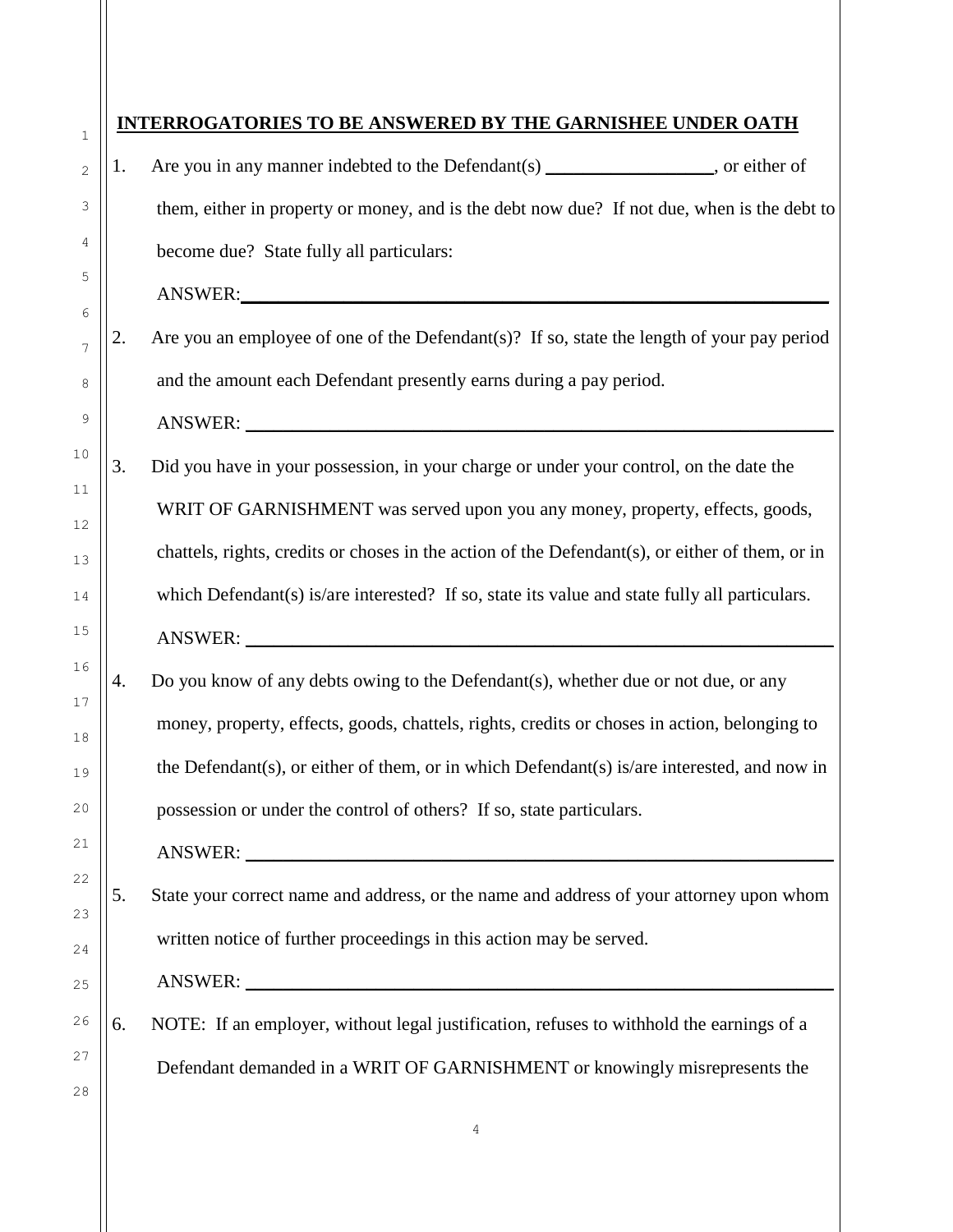earnings of the Defendant(s), the Court shall order the employer to pay the Plaintiff the amount of arrearages caused by the employer's refusal to withhold or his misrepresentation of the Defendant's earnings. In addition, the Court may order the employer to pay the Plaintiff punitive damages in an amount not to exceed \$1,000 for each pay period in which the employer has, without legal justification, refused to withhold the Defendant's earnings or has misrepresented the earnings. \_\_\_\_\_\_\_\_\_\_\_\_\_\_\_\_\_\_\_\_\_\_\_\_\_\_\_\_\_\_\_ Garnishee STATE OF NEVADA ) ) ss: COUNTY OF CHURCHILL )

I declare under penalty of perjury under the law of the State of Nevada that the

foregoing is true and correct.

| <b>EXECUTED</b> this | dav of |  |
|----------------------|--------|--|
|----------------------|--------|--|

\_\_\_\_\_\_\_\_\_\_\_\_\_\_\_\_\_\_\_\_\_\_\_\_\_\_\_\_\_\_\_\_\_ Garnishee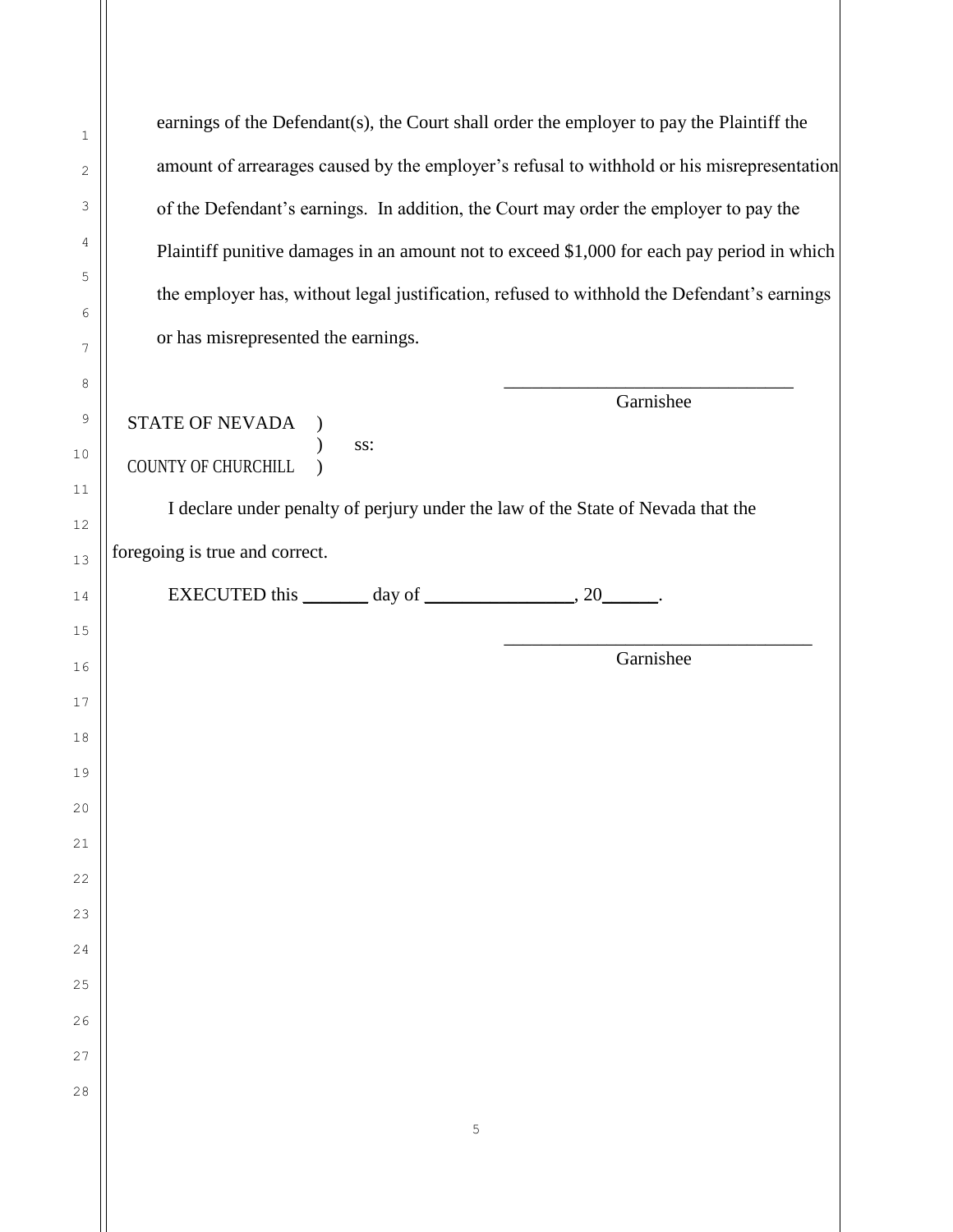### TENTH JUDICIAL DISTRICT COURT

### CHURCHILL COUNTY, NEVADA

## **NOTICE OF EXECUTION**

## YOUR PROPERTY IS BEING ATTACHED OR YOUR WAGES ARE BEING GARNISHED

Plaintiff, \_\_\_\_\_\_\_\_\_\_\_\_\_\_\_, alleges that you owe him money. He has begun the procedure to collect that money. To secure satisfaction of judgment the court has ordered the garnishment of your wages, bank account or other personal property held by third persons or the taking of money or other property in your possession.

Certain benefits and property owned by you may be exempt from execution and may not be taken from you. The following is a partial list of exemptions:

1. Payments received under the Social Security Act including, without limitations retirement and survivor benefits, supplemental security income benefits and disability insurance benefits.

2. Payments for benefits or the return of contributions under the Public Employees' Retirement System.

3. Payments for public assistance granted through the Welfare Division of the Department of Human Resources or a local governmental entity.

4. Proceeds from a policy of life insurance if the annual premium does not exceed \$15,000.

5. Payments of benefits under a program of industrial insurance.

6. Payments received as disability, illness or unemployment benefits.

7. Payments received as unemployment compensation.

8. Veteran's benefits.

9. A homestead in a dwelling or a mobile home, not to exceed \$350,000, unless:

 (a) The judgment is for a medical bill, in which case all of the primary dwelling, including a mobile or manufactured home, may be exempt.

 (b) Allodial title has been established and not relinquished for the dwelling or mobile home, in which case all of the dwelling or mobile home and its appurtenances are exempt, including the land on which they are located, unless a valid waiver executed pursuant to [NRS 115.010](http://www.leg.state.nv.us/NRS/NRS-115.html#NRS115Sec010) is applicable to the judgment.

10. A vehicle, if your equity in the vehicle is less than \$15,000.

11. Seventy-five percent of the take-home pay for any workweek, unless the weekly take-home pay is less than 50 times the federal minimum wage, in which case the entire amount may be exempt.

12. Money, not to exceed \$500,000 in present value, held in:

 (a) An individual retirement arrangement which conforms with the applicable limitations and requirements of section 408 or 408A of the Internal Revenue Code, 26 U.S.C. §§ 408 and 408A;

 (b) A written simplified employee pension plan which conforms with the applicable limitations and requirements of section 408 of the Internal Revenue Code, 26 U.S.C. §§ 408;

 (c) A cash or deferred arrangement that is a qualified plan pursuant to the Internal Revenue Code;

 (d) A trust forming part of a stock bonus, pension or profit-sharing plan that is a qualified plan pursuant to sections 401 et seq. of the Internal Revenue Code, 26 U.S.C. §§ 401 et seq.; and

 (e) A trust forming part of a qualified tuition program pursuant to [chapter 353B](http://www.leg.state.nv.us/NRS/NRS-353B.html#NRS353B) of NRS, any applicable regulations adopted pursuant to [chapter 353B](http://www.leg.state.nv.us/NRS/NRS-353B.html#NRS353B) of NRS and section 529 of the Internal Revenue Code,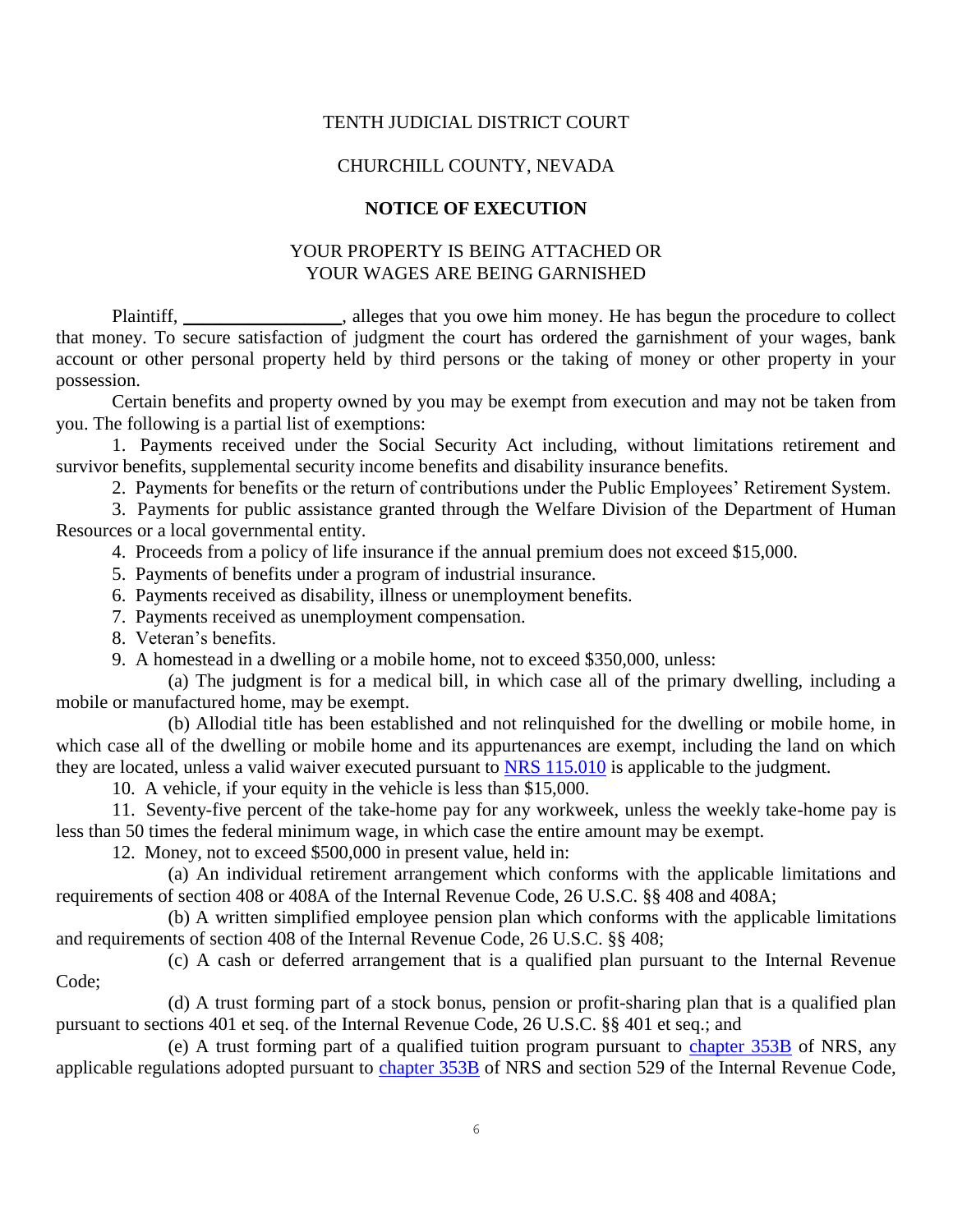26 U.S.C. § 529, unless the money is deposited after the entry of a judgment against the purchaser or account owner or the money will not be used by any beneficiary to attend a college or university.

13. All money and other benefits paid pursuant to the order of a court of competent jurisdiction for the support, education and maintenance of a child, whether collected by the judgment debtor or the State.

14. All money and other benefits paid pursuant to the order of a court of competent jurisdiction for the support and maintenance of a former spouse, including the amount of any arrearages in the payment of such support and maintenance to which the former spouse may be entitled.

 15. A vehicle for use by you or your dependent which is specially equipped or modified to provide mobility for a person with a permanent disability.

16. A prosthesis or any equipment prescribed by a physician or dentist for you or your dependent.

 17. Payments, in an amount not to exceed \$16,150, received as compensation for personal injury, not including compensation for pain and suffering or actual pecuniary loss, by the judgment debtor or by a person upon whom the judgment debtor is dependent at the time the payment is received.

 18. Payments received as compensation for the wrongful death of a person upon whom the judgment debtor was dependent at the time of the wrongful death, to the extent reasonably necessary for the support of the judgment debtor and any dependent of the judgment debtor.

 19. Payments received as compensation for the loss of future earnings of the judgment debtor or of a person upon whom the judgment debtor is dependent at the time the payment is received, to the extent reasonably necessary for the support of the judgment debtor and any dependent of the judgment debtor.

20. Payments received as restitution for a criminal act.

 $\rightarrow$  These exemptions may not apply in certain cases such as proceedings to enforce a judgment for support of a child or a judgment of foreclosure on a mechanic's lien. You should consult an attorney immediately to assist you in determining whether your property or money is exempt from execution. If you cannot afford an attorney, you may be eligible for assistance through Nevada Legal Services.

#### PROCEDURE FOR CLAIMING EXEMPT PROPERTY

 If you believe that the money or property taken from you is exempt or necessary for the support of you or your family, you must file with the clerk of the court on a form provided by the clerk a notarized affidavit claiming the exemption. A copy of the affidavit must be served upon the sheriff and the judgment creditor within 8 days after the notice of execution is mailed. The property must be returned to you within 5 days after you file the affidavit unless the judgment creditor files a motion for a hearing to determine the issue of exemption. If this happens, a hearing will be held to determine whether the property or money is exempt. The hearing must be held within 10 days after the motion for a hearing is filed.

## IF YOU DO NOT FILE THE AFFIDAVIT WITHIN THE TIME SPECIFIED, YOUR PROPERTY MAY BE SOLD AND THE MONEY GIVEN TO THE JUDGMENT CREDITOR, EVEN IF THE PROPERTY OR MONEY IS EXEMPT.

If you received this notice with a notice of a hearing for attachment and you believe that the money or property which would be taken from you by a writ of attachment is exempt or necessary for the support of you or your family, you are entitled to describe to the court at the hearing why you believe your property is exempt. You may also file a motion with the court for a discharge of the writ of attachment. You may make that motion any time before trial. A hearing will be held on that motion.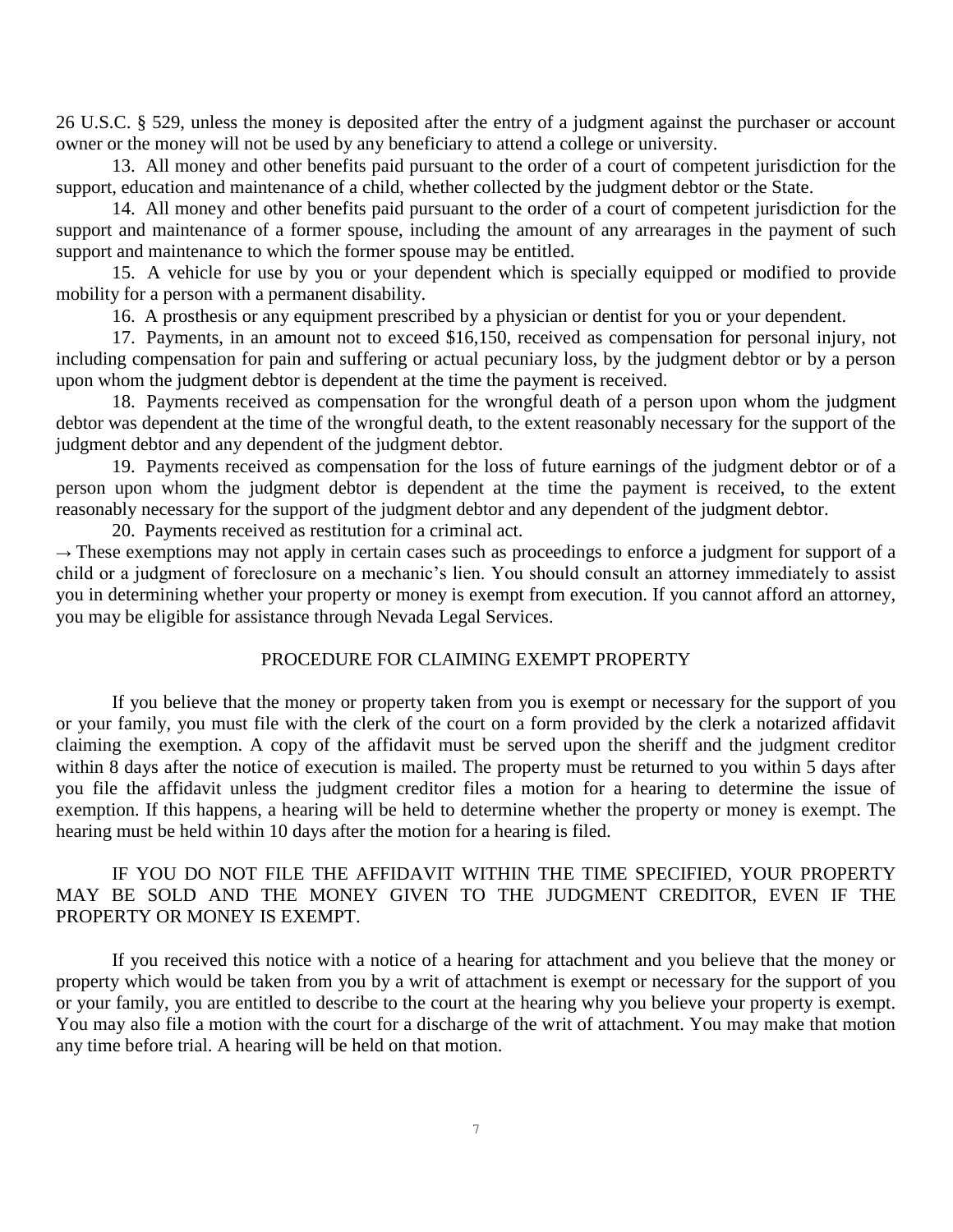# IF YOU DO NOT FILE THE MOTION BEFORE THE TRIAL, YOUR PROPERTY MAY BE SOLD AND THE MONEY GIVEN TO THE PLAINTIFF, EVEN IF THE PROPERTY OR MONEY IS EXEMPT OR NECESSARY FOR THE SUPPORT OF YOU OR YOUR FAMILY.

(Added to NRS by 1989, 1139; A 1991, 814, 1415; 1993, 2631; 1995, 230; 1997, 269, 3416; 2003, [1014](http://www.leg.state.nv.us/statutes/72nd/stats200308.html#Stats200308page1014), [1816](http://www.leg.state.nv.us/statutes/72nd/stats200314.html#Stats200314page1816))

#### TENTH JUDICIAL DISTRICT COURT

## CHURCHILL COUNTY, NEVADA

#### **NOTICE OF EXECUTION**

# YOUR PROPERTY IS BEING ATTACHED OR YOUR WAGES ARE BEING GARNISHED

A court has determined that you owe money to \_\_\_\_\_\_\_\_\_\_\_\_\_\_, the judgment creditor. He has begun the procedure to collect that money by garnishing your wages, bank account and other personal property held by third persons or by taking money or other property in your possession.

Certain benefits and property owned by you may be exempt from execution and may not be taken from you. The following is a partial list of exemptions:

 1. Payments received under the Social Security Act including, without limitations retirement and survivor benefits, supplemental security income benefits and disability insurance benefits.

2. Payments for benefits or the return of contributions under the Public Employees' Retirement System.

 3. Payments for public assistance granted through the Welfare Division of the Department of Human Resources or a local governmental entity.

4. Proceeds from a policy of life insurance if the annual premium does not exceed \$15,000.

5. Payments of benefits under a program of industrial insurance.

6. Payments received as disability, illness or unemployment benefits.

7. Payments received as unemployment compensation.

8. Veteran's benefits.

9. A homestead in a dwelling or a mobile home, not to exceed \$350,000, unless:

 (a) The judgment is for a medical bill, in which case all of the primary dwelling, including a mobile or manufactured home, may be exempt.

 (b) Allodial title has been established and not relinquished for the dwelling or mobile home, in which case all of the dwelling or mobile home and its appurtenances are exempt, including the land on which they are located, unless a valid waiver executed pursuant to [NRS 115.010](http://www.leg.state.nv.us/NRS/NRS-115.html#NRS115Sec010) is applicable to the judgment.

10. A vehicle, if your equity in the vehicle is less than \$15,000.

 11. Seventy-five percent of the take-home pay for any workweek, unless the weekly take-home pay is less than 50 times the federal minimum wage, in which case the entire amount may be exempt.

12. Money, not to exceed \$500,000 in present value, held in:

 (a) An individual retirement arrangement which conforms with the applicable limitations and requirements of section 408 and 408A of the Internal Revenue Code, 26 U.S.C. §§ 408;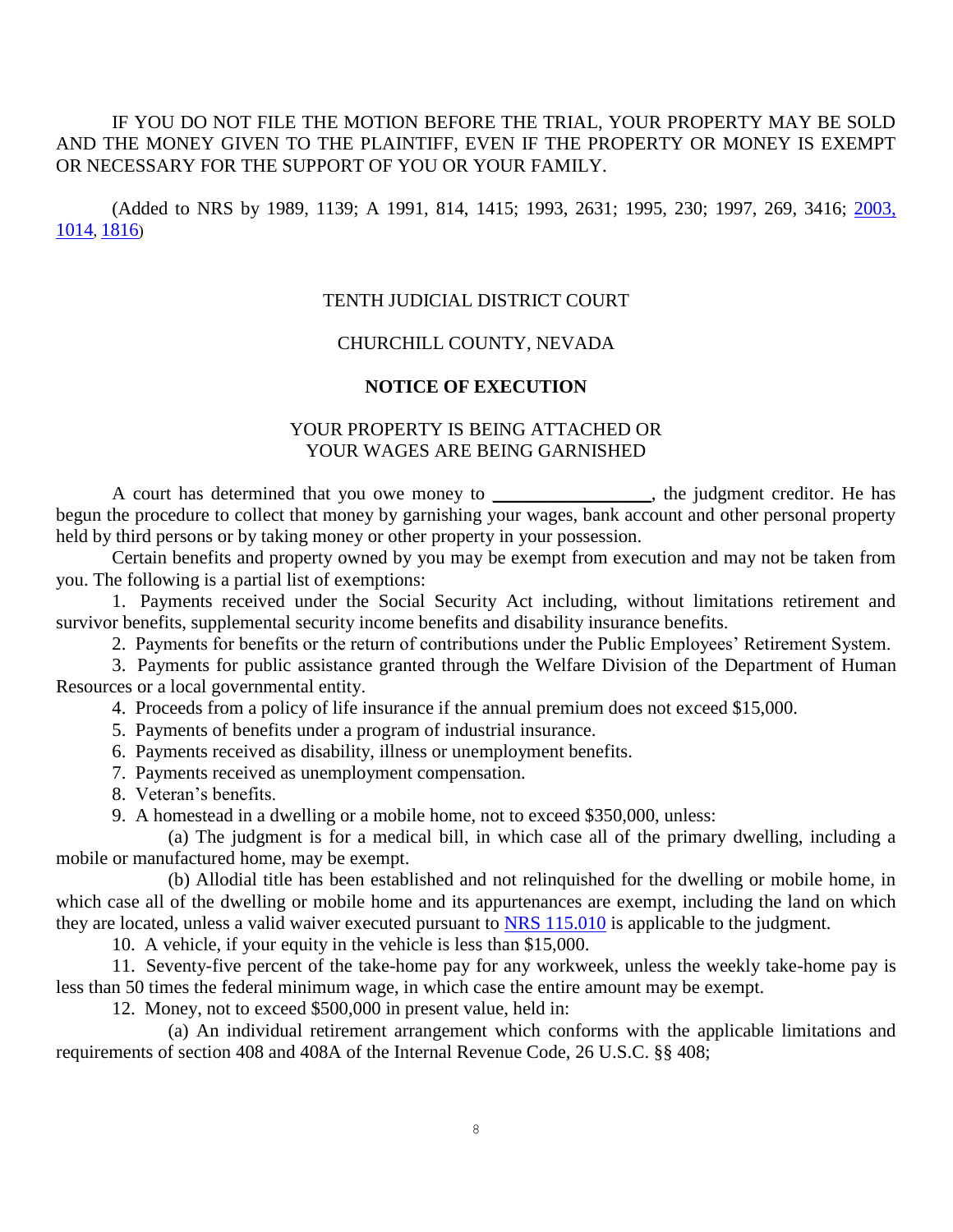(b) A written simplified employee pension plan which conforms with the applicable limitations and requirements of section 408 of the Internal Revenue Code, 26 U.S.C. §§ 408;

 (c) A cash or deferred arrangement that is a qualified plan pursuant to the Internal Revenue Code;

(d) A trust forming part of a stock bonus, pension or profit-sharing plan that is a qualified plan pursuant to sections 401 et seq. of the Internal Revenue Code, 26 U.S.C. §§ 401 et seq.; and

 (e) A trust forming part of a qualified tuition program pursuant to [chapter 353B](http://www.leg.state.nv.us/NRS/NRS-353B.html#NRS353B) of NRS, any applicable regulations adopted pursuant to [chapter 353B](http://www.leg.state.nv.us/NRS/NRS-353B.html#NRS353B) of NRS and section 529 of the Internal Revenue Code, 26 U.S.C. § 529, unless the money is deposited after the entry of a judgment against the purchaser or account owner or the money will not be used by any beneficiary to attend a college or university.

13. All money and other benefits paid pursuant to the order of a court of competent jurisdiction for the support, education and maintenance of a child, whether collected by the judgment debtor or the State.

 14. All money and other benefits paid pursuant to the order of a court of competent jurisdiction for the support and maintenance of a former spouse, including the amount of any arrearages in the payment of such support and maintenance to which the former spouse may be entitled.

 15. A vehicle for use by you or your dependent which is specially equipped or modified to provide mobility for a person with a permanent disability.

16. A prosthesis or any equipment prescribed by a physician or dentist for you or your dependent.

 17. Payments, in an amount not to exceed \$16,150, received as compensation for personal injury, not including compensation for pain and suffering or actual pecuniary loss, by the judgment debtor or by a person upon whom the judgment debtor is dependent at the time the payment is received.

 18. Payments received as compensation for the wrongful death of a person upon whom the judgment debtor was dependent at the time of the wrongful death, to the extent reasonably necessary for the support of the judgment debtor and any dependent of the judgment debtor.

 19. Payments received as compensation for the loss of future earnings of the judgment debtor or of a person upon whom the judgment debtor is dependent at the time the payment is received, to the extent reasonably necessary for the support of the judgment debtor and any dependent of the judgment debtor.

20. Payments received as restitution for a criminal act.

 $\rightarrow$  These exemptions may not apply in certain cases such as a proceeding to enforce a judgment for support of a person or a judgment of foreclosure on a mechanic's lien. You should consult an attorney immediately to assist you in determining whether your property or money is exempt from execution. If you cannot afford an attorney, you may be eligible for assistance through Nevada Legal Services.

## PROCEDURE FOR CLAIMING EXEMPT PROPERTY

If you believe that the money or property taken from you is exempt, you must complete and file with the clerk of the court a notarized affidavit claiming the exemption. A copy of the affidavit must be served upon the sheriff and the judgment creditor within 8 days after the notice of execution is mailed. The property must be returned to you within 5 days after you file the affidavit unless you or the judgment creditor files a motion for a hearing to determine the issue of exemption. If this happens, a hearing will be held to determine whether the property or money is exempt. The motion for the hearing to determine the issue of exemption must be filed within 10 days after the affidavit claiming exemption is filed. The hearing to determine whether the property or money is exempt must be held within 10 days after the motion for the hearing is filed.